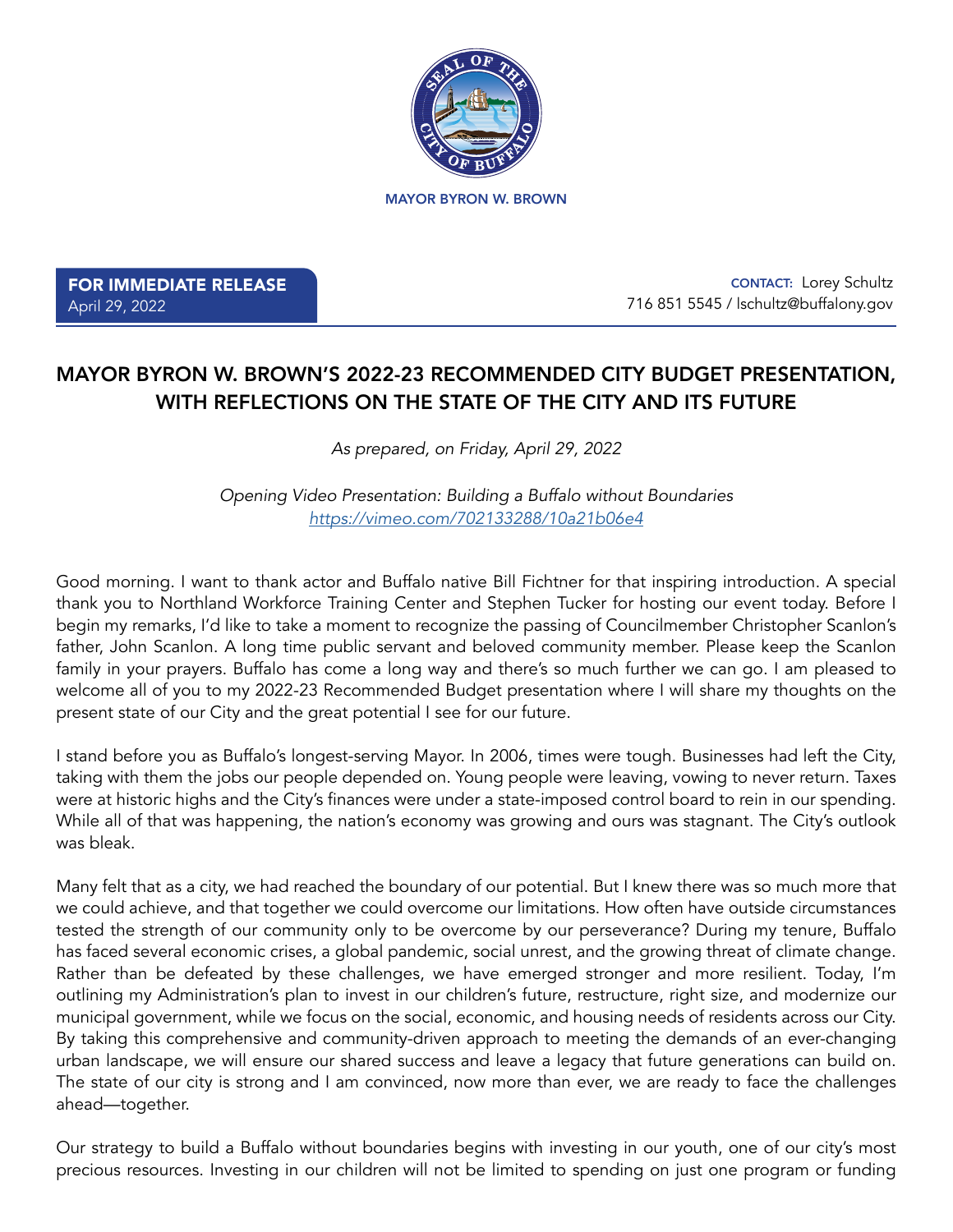one approach. We will support a series of interventions that focus on the whole spectrum of development from childhood to adult. This year's budget, in combination with resources from the American Rescue Plan, will enable us to continue funding the successful Learn to Earn program that provides young people enrolled in summer school the ability to earn while they are making up academic work. I'd like to thank President Biden, Senators Schumer and Gillibrand, and Congressman Higgins, who is here today for their leadership in securing this much needed boost for our city.

We are also increasing funding to the Mayor's Youth Employment Program, which will allow young people to access employment and training opportunities throughout the year instead of just the summer. By providing more mentoring and skills development to participants, we will better prepare them for good-paying jobs after they graduate from school.

This year's budget will also consolidate all of our youth programming under the Department of Community Services. This consolidation will enable the City to deliver more impactful youth services going forward.

Ensuring that our young people live in a safe, prosperous, and inclusive City will guarantee that the return on our investment in them is maximized. The gun violence across the City is unacceptable and requires immediate action to keep our communities safe. To bolster the Police Department's ability to respond to shootings more effectively, the City will increase the number of detectives, expand the Behavioral Health Team, and invest in technology solutions like shot spotter and updated communications systems. These investments will enable Buffalo police to respond more quickly when shootings occur, investigate cases more thoroughly, resolve them faster, and deter violence in our neighborhoods. As we roll out this technology, it will be done with sensitivity and regard for the rights of residents.

Improving our Police Department's ability to do their jobs must be matched with an equally strong investment in violence prevention. It begins with a partnership with our public schools. My Administration is working with Interim Superintendent Dr. Tonja Williams to develop a comprehensive school safety plan that will keep our children safe in school where they should be focused on learning. The Neal R. Dobbins Restorative Justice Fund, contained in the City's American Rescue Plan and named after the beloved community leader and founder of Most Valuable Parents or "MVP" who passed away during the pandemic, enables us to do just that. Community-based organizations will be able to apply for these funds to support their prevention, mentoring, violence interruption, and counseling services. The millions of dollars allocated across both the budget and the American Rescue Plan in employment, training and workforce development, paired with other youth program funding, will enable us to take a comprehensive approach to crime reduction.

The neighborhoods in which our children live are more than just houses, they must have healthy food, retail locations, barber and beauty shops, neighborhood banking options, and human service locations. They must have good roads, sidewalks and bike lanes. They should offer the residents who live in our neighborhoods good-paying jobs so they can buy a home, go back to school, or start a family.

To build strong neighborhoods, we must listen to residents and small businesses. Each neighborhood has different priorities and different needs. We want to be sure residents can easily access information they need while communicating the information we need to improve delivery of services. I'm investing \$1.5 million this year in a new, updated 311 call system. Our 311 call center has received national recognition and this investment will enhance communication by creating a state-of the art system with an easy-to-use interactive app for residents.

The Office of Strategic Planning's comprehensive process called "Envision Neighborhoods" also is focusing on the needs of residents and small businesses. Planners have been meeting with residents, gathering their input on the development they want to see occur in their neighborhoods. This will help drive my plan to continue improving our communities citywide.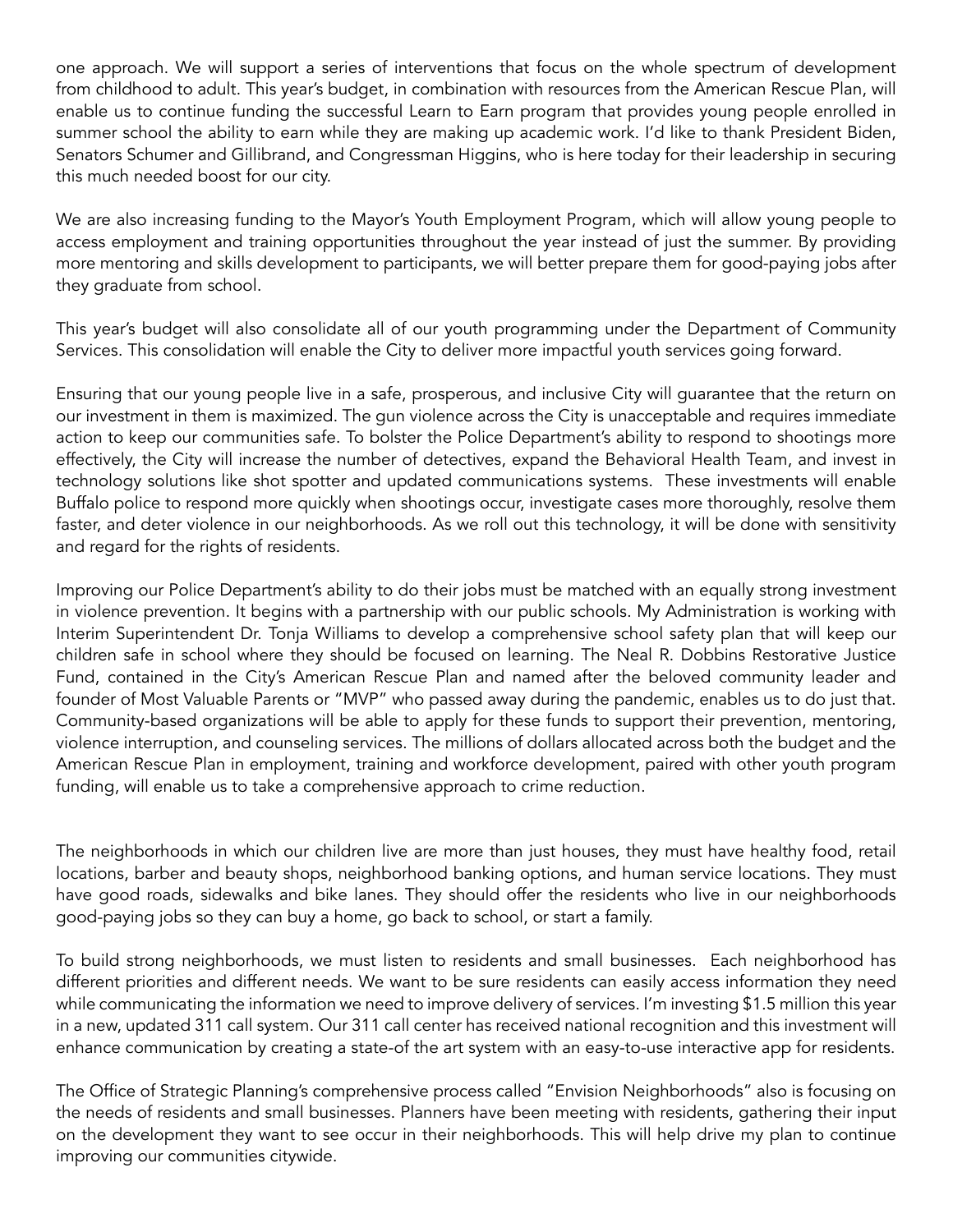To improve the overall efficiency of our Department of Public Works the City will need a new, state-of-the art Public Works Campus. Today, my Administration issued an RFP for the purchase of a site to house all our public works operations, including a new animal shelter. This will improve the efficiency and delivery of various public works services. Moving our City's fleet of vehicles out of the Broadway Garage will also allow for additional development in the African American Heritage Corridor.

These investments in public works operations support our infrastructure citywide. Governor Hochul's announcement of \$54 million dollars to advance our Cars Sharing Main Street project, \$37 million for the Broadway Market, \$23 million dollars to transform Middle Main Street, and the allocation of \$18 million dollars to improve commercial corridors along Jefferson and Bailey Avenues on the East Side will help us achieve our development goals. My Administration has built our city's strength in part by working with others on our priorities. Thank you, Governor Hochul, for your partnership and support.

In addition to focusing on a new Public Works Campus, we will upgrade the vehicles that will be housed there. As our climate changes and extreme weather events become more frequent, we must invest in the equipment we need to keep our streets clear of snow so that people can travel to any place they need to go. My recommended budget will invest \$2.1 million this year to continue the modernization of our snow fighting fleet. This investment, in combination with our capital budget allocation, will allow the City to purchase needed new vehicles and a cutting edge GPS system to monitor their movement.

Adapting to our weather is only part of the equation in our response to global climate change. The City of Buffalo must also play a role in helping to mitigate it. As part of our City's restructuring, the Mayor's Office of Strategic Planning is creating a new Climate Action Plan that will guide our inter-departmental efforts to reduce our carbon footprint and plan for how Buffalo will embrace a greener and more sustainable future.

One of these efforts will be the purchase of electric vehicles for the City's fleet and the installation of charging stations to support them. My Administration will look to our partners in state and federal government to help us leverage opportunities to fund green improvements across our City.

City government must also adapt by increasing our use of technology to make service delivery more efficient. This commitment will enable us to better communicate across departments and improve service delivery to enhance Buffalo's capability to compete for new residents, new investments, and new businesses. Next week, my administration will release a Broadband study focusing on keeping Buffalo competitive and making us a more digitally inclusive city. I want to recognize County Executive Mark Poloncarz for his strong focus on bringing broadband to our community.

Transformations in climate and technology require that we make sure the communities most vulnerable to being left behind —economically and socially—are included. As Buffalo changes we must strategically ensure that our policies and plans are inclusive, and beneficial to all residents who call our City home. This will be the work of my Administration's new Office of Diversity, Equity, and Inclusion.

This new office will be led by the City's Chief Diversity Officer, a cabinet level appointee, and will consolidate the work of several functions, including contract compliance and the Office of New Americans into a single unit, reporting directly to the Mayor. This demonstrates the continued importance of diversity, equity, and inclusion to everything we do.

Today, my Office of Strategic Planning, in conjunction with the NFTA and its Executive Director Kim Minkel, is issuing an RFQ that will transform the LaSalle Metro Station's "park and ride" lot. Equitable transit-oriented development is a necessary component of inclusive economic development. The project—which will be similar to what we achieved at 201 Ellicott—will bring mixed income housing, jobs, and greater mobility to this area. This will enable hundreds of East Side residents to have more access to good-paying jobs at the Buffalo Niagara